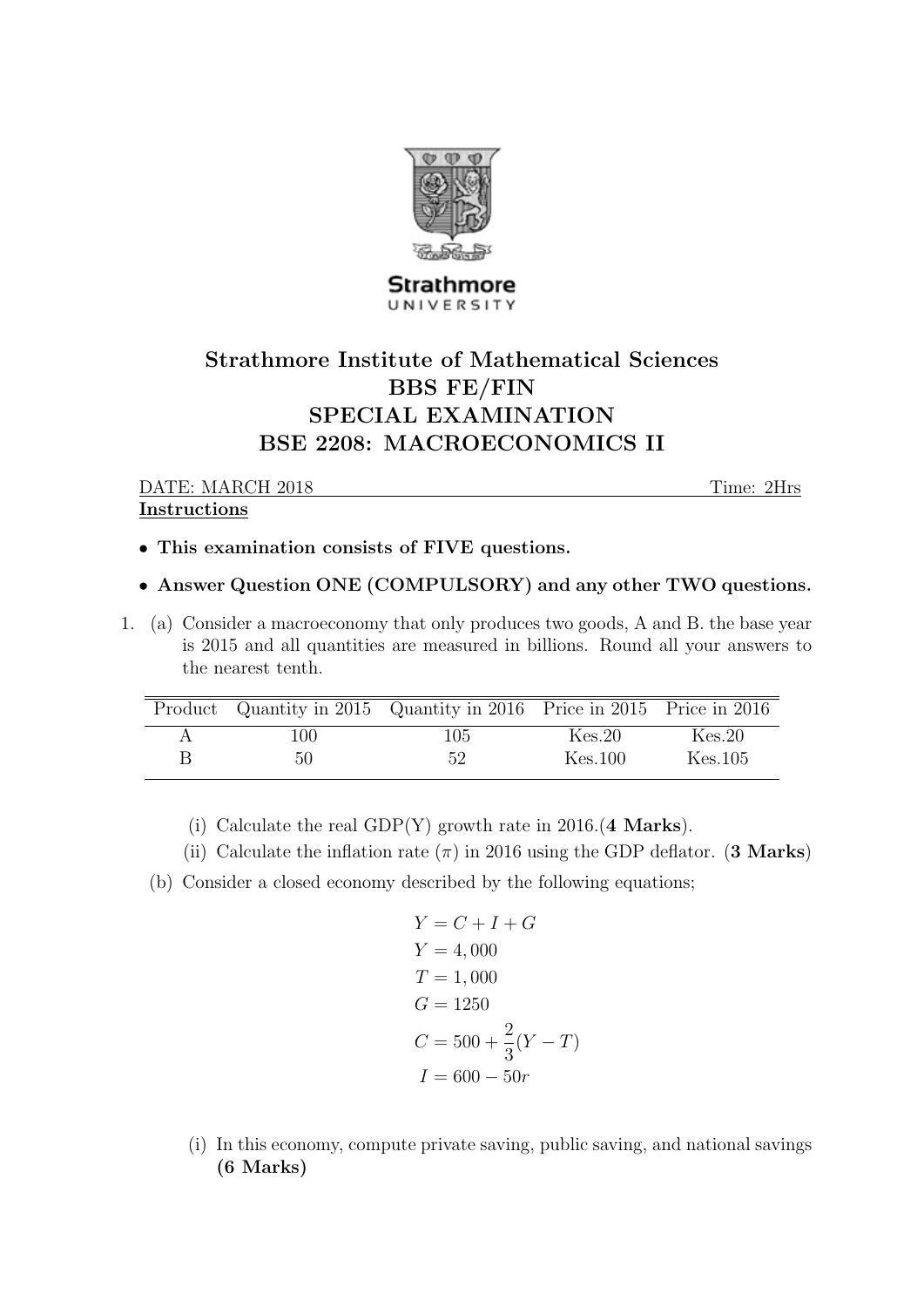- (ii) Find the equilibrium interest rate (6 Marks)
- (c) Suppose the Kenyan government in a bid to increase tax revenue introduces a 2 shillings tax on checks written on bank account deposits;
	- (i) Explain how this check tax will affect the currency-deposit ratio (2 Marks)
	- (ii) Using a simple model of money supply under fractional-reserve banking discuss how this tax will affect money supply (3 Marks
- (d) Determine whether each of the following statements is true or false, and explain why. For each statement, discuss the impact of monetary and fiscal policy in that special case.
	- (i) If investment does not depend on the interest rate, the LM curve is horizontal (3 Marks.
	- (ii) If money demand does not depend on income, the LM curve is horizontal (3 Marks.
- (e) Recall the quantity theory of money. Suppose the Central Bank reduces the money supply and assume the velocity of money is constant. What happens to the AD curve? What is the intuition? (4 Marks)
- 2. (a) The electioneering events of 2017 in Kenya caused households and business to be uncertain about the future of the Kenyan economy. In response, households/business delayed large purchases/projects until the situation calmed and a new presidential administration was in place. Use the AD-SRAS-LRAS diagram to discuss the predicted short-run and long-run impacts on the price level, real GDP and unemployment of these events(7 Marks)
	- (b) Explain what is meant by concept of the "impossible trinity" and why it is accurate? (8 Marks)
	- (c) In the Mundell-Fleming model with a floating exchange rate, what happens to aggregate income, the exchange rate, and the trade balance when the world interest rate rises? Illustrate your answer with a well labeled graph (5 Marks)
- 3. (a) Consider the following Neoclassical model of a closed economy, where r is in percentage terms.

| Supply                                               | Demand          |
|------------------------------------------------------|-----------------|
| $Y = F(K, L) = K^{1/3}L^{2/3}$ $C = 10 + 0.9(Y - T)$ |                 |
| $K=125; L=64$                                        | $I = 12 - 2r$   |
|                                                      | $G = 5, T = 10$ |

- (i) What is the level of GDP in the economy? How much of national income goes to workers and how much goes to the owners of capital? show your work.(4 Marks).
- (ii) Find the interest rate that produces equilibrium in the goods market.(4 Marks).
- (b) Explain how each of the following events affects the monetary base, the money multiplier, and the money supply.